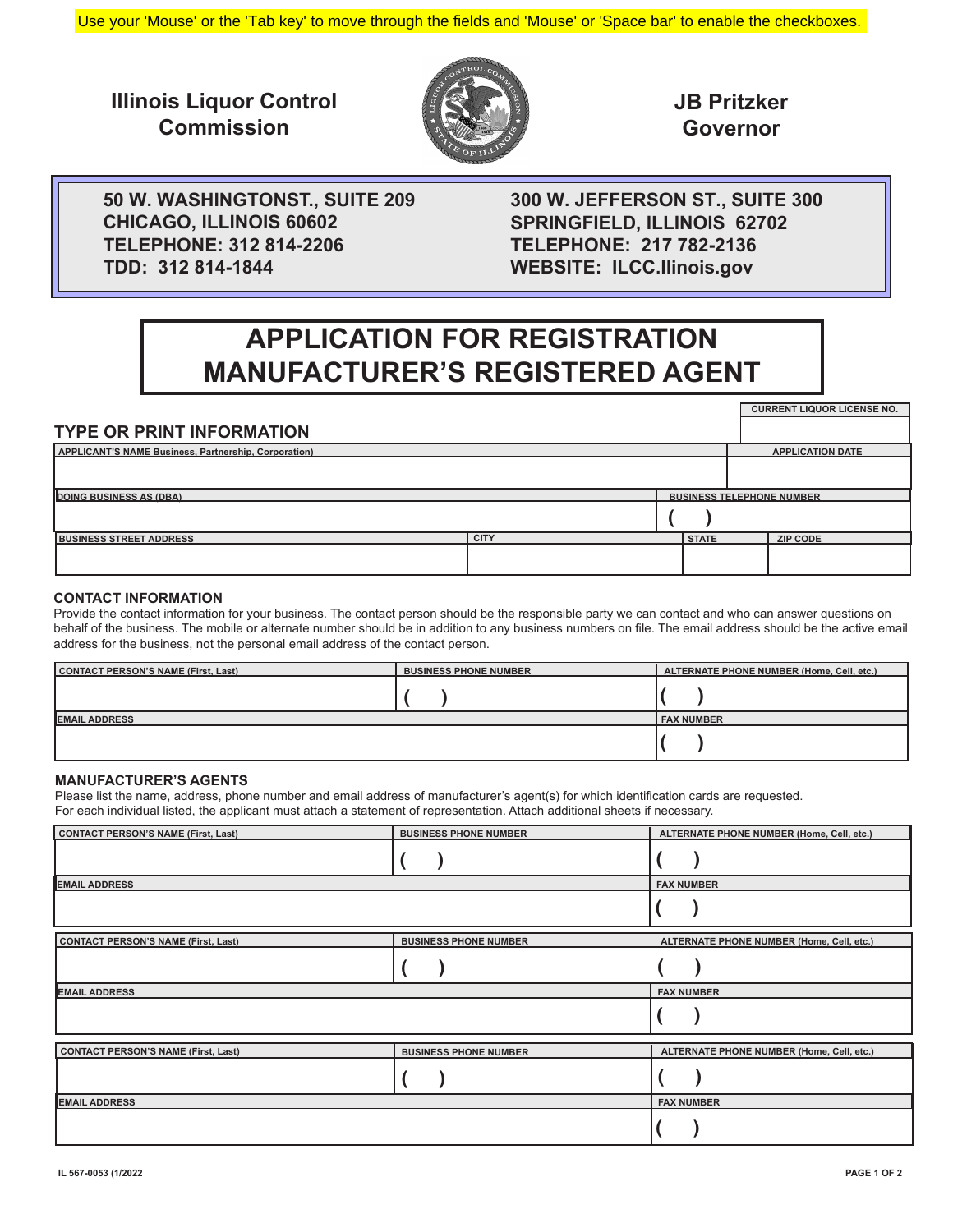$\Box$  NO Does the applicant or associate hold any retail alcohol beverage license or any financial or other interest in such a license or establishment? If yes, describe and provide current license number: **YES NO**

Has the applicant, partners or officers ever been convicted of any violation of the Illinois Liquor Control Act of a felony in **YES NO** this state, any other state, or under federal liquor laws? If yes, please give full details.

| <b>I PRINT FULL NAME AND TITLE OF APPLICANT</b> | <b>SIGNATURE OF APPLICANT</b> | <b>DATE</b> |
|-------------------------------------------------|-------------------------------|-------------|
|                                                 |                               |             |
|                                                 |                               |             |

**NOTE:** Identification cards must be obtained for each sales representative employed. Cards expire concurrent with the manufacturer's liquor license.